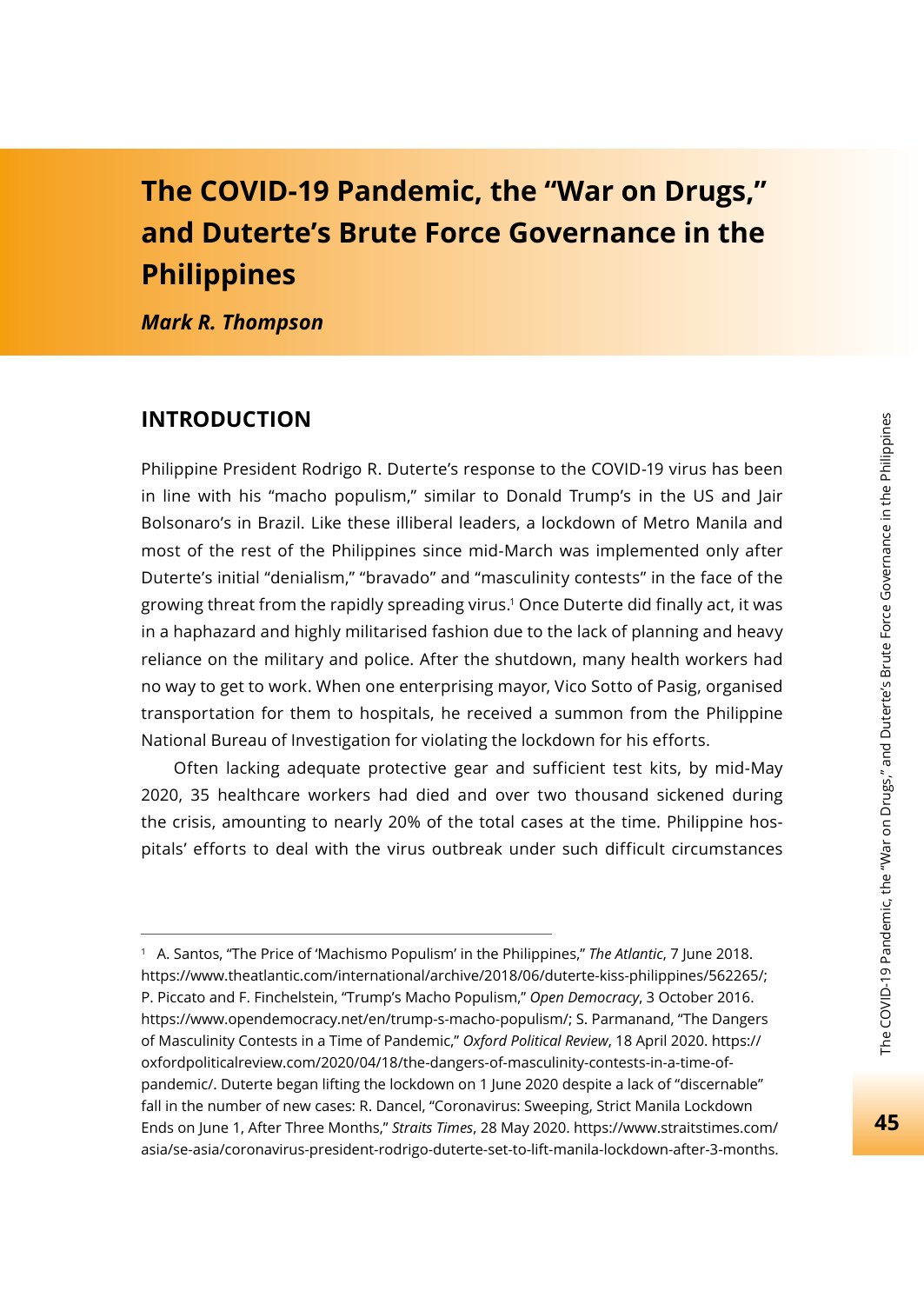have been nothing short of heroic, such as the new blood plasma treatment strategy being developed by the University of the Philippines' (UP) Philippine General Hospital and a new test kit being developed by researchers at the same university and the Philippine Genome Center. A "hero doctor" led a UP team that developed ReliefVent, a locally made and inexpensive but high-quality ventilator that has been used to help those who have fallen severely ill from COVID-19.<sup>2</sup>

Under the lockdown, the social conditions of the poor have worsened dramatically, which culminated in Duterte threatening to shoot demonstrators demanding food. "Shoot-them-dead," Duterte said of those slum dwellers defying the lockdown to protest. "I am not used to being challenged," he said. "Not me. Let this be a warning to all."

But social distancing and working at home are luxuries for elites and the small middle class in a developing country like the Philippines. Being kept locked down in overcrowded slums provides little protection (and may make matters worse as Singapore has discovered with the virus spreading rapidly in dormitories housing migrant workers). The poor have also lost daily earnings they were dependent on for survival. In a Metro Manila slum, a resident was quoted recently as saying, "People are more likely to die of hunger than the coronavirus." Erratic delivery of crucial government food support and subsidies to the poor has led to hunger and growing desperation. Local leaders, the barangay captains, had to be warned not to play politics with food distribution.

It is thus not surprising that a recent opinion survey shows hunger levels have doubled in Metro Manila and most other parts of the countries during the pandemic. Many of the country's richest tycoons, several of them recently the subject of Duterte's wrath, stepped in to provide assistance to fill the void of an inadequate government reaction, forcing the Philippine president to apologise for his recent

<sup>2</sup> J. C. Gotinga, "PH Healthcare Workers with Coronavirus now 2,315," *Rappler*, 19 May 2020. https://www.rappler.com/nation/261384-health-workers-coronavirus-casesphilippines-may-19-2020; R. San Juan, "COVID-19 Plasma Treatment: Everything You Need to Know," *Philippine Star*, 25 April 2020. https://www.philstar.com/lifestyle/health-andfamily/2020/04/24/2009556/covid-19-plasma-treatment-everything-you-need-know; E. Deyro, "How a Team of Filipino Scientists Developed a COVID-19 Test Kit," *CNN Philippines*, 13 March 2020. https://www.cnnphilippines.com/life/culture/2020/3/13/covid-test-kit-scientists.html; P. Caña, "Meet the Hero Doctor Helping Fight COVID-19 By Developing a Filipino-Made Ventilator," Esquire Magazine, 20 April 2020. https://www.esquiremag.ph/life/health-and-fitness/herodoctor-leads-development-filipino-made-ventilator-covid-19-a00289-20200420?ref=feed\_8.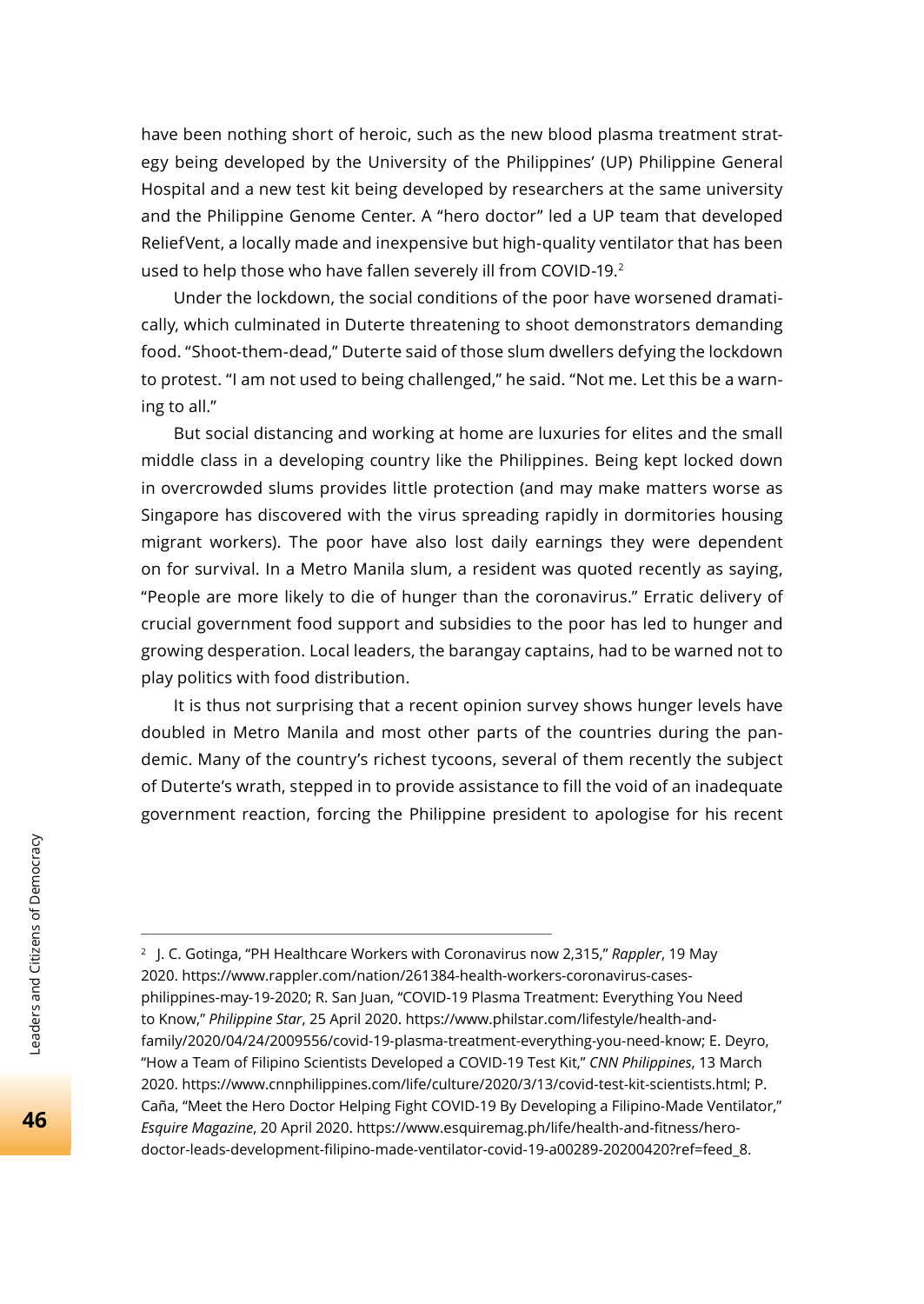outbursts. A Manila-based UN official warned that the current health situation remains a looming "humanitarian crisis."3

Whether it is the extremely bloody war on drugs or now the pandemic lockdown, Duterte has instrumentalised them with his narrow "repertoire" of the "iron fist" as a "vigilante president" in order to demonstrate decisiveness, distracting from the larger picture of his failure to help significantly the poor majority in the country. This article briefly explores what is termed Duterte's "brute force governance" using the example of the COVID-19 crisis and his "signature" programme, the war on drugs. When institutions are too weak to produce favourable governance outcomes, particularly when issues have become "securitised", leading to demands for immediate solutions, and a lack of accountability allows the massive violation of human rights, brute force governance is the result, as the case of Duterte in the Philippines has sadly demonstrated.4 It is argued that, at least until the COVID-19 outbreak (there are some indications that the pandemic has dented his seeming political invulnerability), the success of this strategy has allowed Duterte to distract effectively from the country's failure of economic development and the lack of adequate social welfare programmes to reduce poverty significantly in the country, leaving the majority of the population poor. The broader significance of Duterte's

<sup>3</sup> "'Shoot them dead,' Philippine's Duterte Warns Coronavirus Lockdown Violators," *France24*, 2 April 2020. https://www.france24.com/en/20200402-shoot-them-dead-philippine-s-dutertewarns-coronavirus-lockdown-violators; D. Sim and K. Xinghui "How did Migrant Worker Dormitories Become Singapore's Biggest Coronavirus Cluster?" *South China Morning Post*, 17 April 2020. https://www.scmp.com/week-asia/explained/article/3080466/how-did-migrantworker-dormitories-become-singapores-biggest; J. Gutierrez, "In a Manila Slum, Coronavirus Lockdown Hits Hard," *New York Times*, 15 April 2020. https://www.nytimes.com/2020/04/15/ world/asia/manila-coronavirus-lockdown-slum.html; M. Mangahas, "Hunger, Fear, Caution, Dependency," *Philippine Daily Inquirer*, 30 May 2020. https://opinion.inquirer.net/130306/ hunger-fear-caution-dependency#ixzz6NzZFPYTp; C. Venzon, "Duterte Apologizes to Philippine Tycoons He Threatened to Jail," *Nikkei Asian Review*, 5 May 2020. https://asia.nikkei.com/ Business/Companies/Duterte-apologizes-to-Philippine-tycoons-he-threatened-to-jail; R. Holmes and P. Hutchcroft, "A Failure of Execution," *InsideStory*, 4 April 2020. https://insidestory.org. au/A-FAILURE-OF-EXECUTION/.

<sup>4</sup> This term is inspired by the concept of "blunt force regulation": D. Van der Kamp, "Blunt Force Regulation and Bureaucratic Control: Understanding China's War on Pollution," *Governance*, published online 4 March 2020. https://doi.org/10.1111/gove.12485. Van der Kamp argues that China resorts to such regulation because "institutions are too weak to hold bureaucrats accountable", which results in leaders using blunt force measures (e.g., closing all factories in a particular industry, not just those which have violated pollution limits). Duterte goes a step further, bypassing bureaucratic procedures and laws to impose deadly "solutions."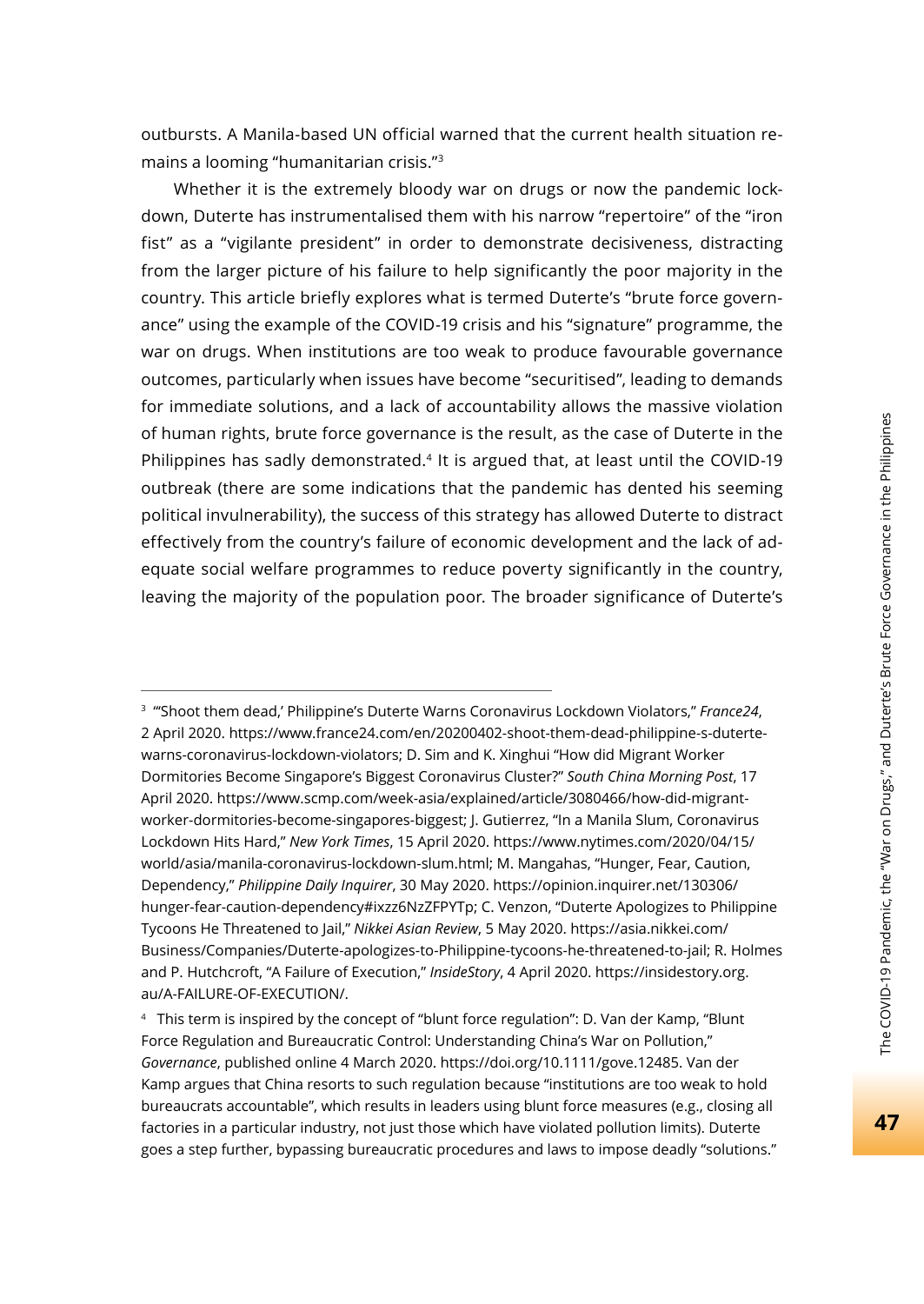rule is that when there is a populist breakthrough in a weak state with a poor record of human development it can even lead to mass murder.

## **THE "WAR ON DRUGS" AS BRUTE FORCE GOVERNANCE**

Duterte has become the most popular president in the post-Marcos Philippines, with about 80% of Filipinos polled consistently expressing their support. This is not despite his brutal war on drugs but *because* of it.5 The war on drugs has involved police vigilantes killing (usually unarmed) suspected drug criminals based on lists compiled at the local level and according to a template in which those killed have guns planted on them by police to claim they "fought back." It is difficult, if not impossible, to provide an exact figure on deaths in the "war on drugs" given that after a brief "acclamatory" phase when police bragged about those killed to the press, officials began deliberately to obfuscate data to foil accurate counts after domestic criticism and international pushback. During the first six months of the drug war, estimates by police, media, and human rights groups were between 7,000 and 10,000 killed. By late 2018, the chair of the Philippine Human Rights Commission, Chito Gascon, estimated the number killed in the drug war at up to 27,000.6

Duterte excoriated his liberal predecessors over the supposed breakdown of law and order, which has resonated with a public angry about a dysfunctional ju-

<sup>6</sup> S. Coronel, "The Vigilante President," *Foreign Affairs*, September/October, 2019. https:// www.foreignaffairs.com/articles/philippines/2019-08-12/vigilante-president; "Initial 'Tokhang' Files Show 'Template Nanlaban' Cases," *ABS-CBN*, 4 April 2019. https://news.abs-cbn.com/ news/04/04/19/initial-tokhang-fi les-show-template-nanlaban-cases-lawyers-group; D. Johnson and J. Fernquest, "Governing through Killing: The War on Drugs in the Philippines," *Asian Journal of Law and Society* 5, no. 2 (2018): 359-390; D. Maru, "CHR chief: Drug War Deaths Could be as High as 27,000," *ABS-CBN News*, 5 December 2018. https://news.abs-cbn.com/focus/12/0518/ chr-chief-drug-war-deaths-could-be-as-high-as-27000; Ateneo de Manila University, De La Salle University, the University of the Philippines-Diliman, and Columbia University's Graduate School of Journalism formed the Drug Archive in 2019 in a major effort to make a reliable count, with regular updates on their website: https://drugarchive.ph/.

<sup>5 &</sup>quot;Third Quarter 2019 Social Weather Survey: Pres. Duterte's Net Satisfaction rating at 'Very Good' +65," *Social Weather Stations*, October 9 (2019): Accessed 20 October 2019. https://www. sws.org.ph/swsmain/artcldisppage/ ?artcsyscode=ART-20191009121030; R. Cabato "Thousands Dead. Police Accused of Criminal Acts. Yet Duterte's Drug War is Wildly Popular," *Washington*  Post, 23 October 2019. https://www.washingtonpost.com/world/ asia\_pacific/thousands-deadpolice-accused-of-criminal-acts-yet-dutertes-drug-war-is-wildly-popular/2019/10/23/4fdb542af494-11e9-b2d2-1f37c9d82dbb\_story.html; M. Thompson, "Why Duterte Remains so Popular: The Failures of the Philippine's Liberal Reformism," *Foreign Aff airs*, October 9 (2018): https:// www.foreignaffairs.com/articles/philippines/2018-10-09/why-duterte-remains-so-popular.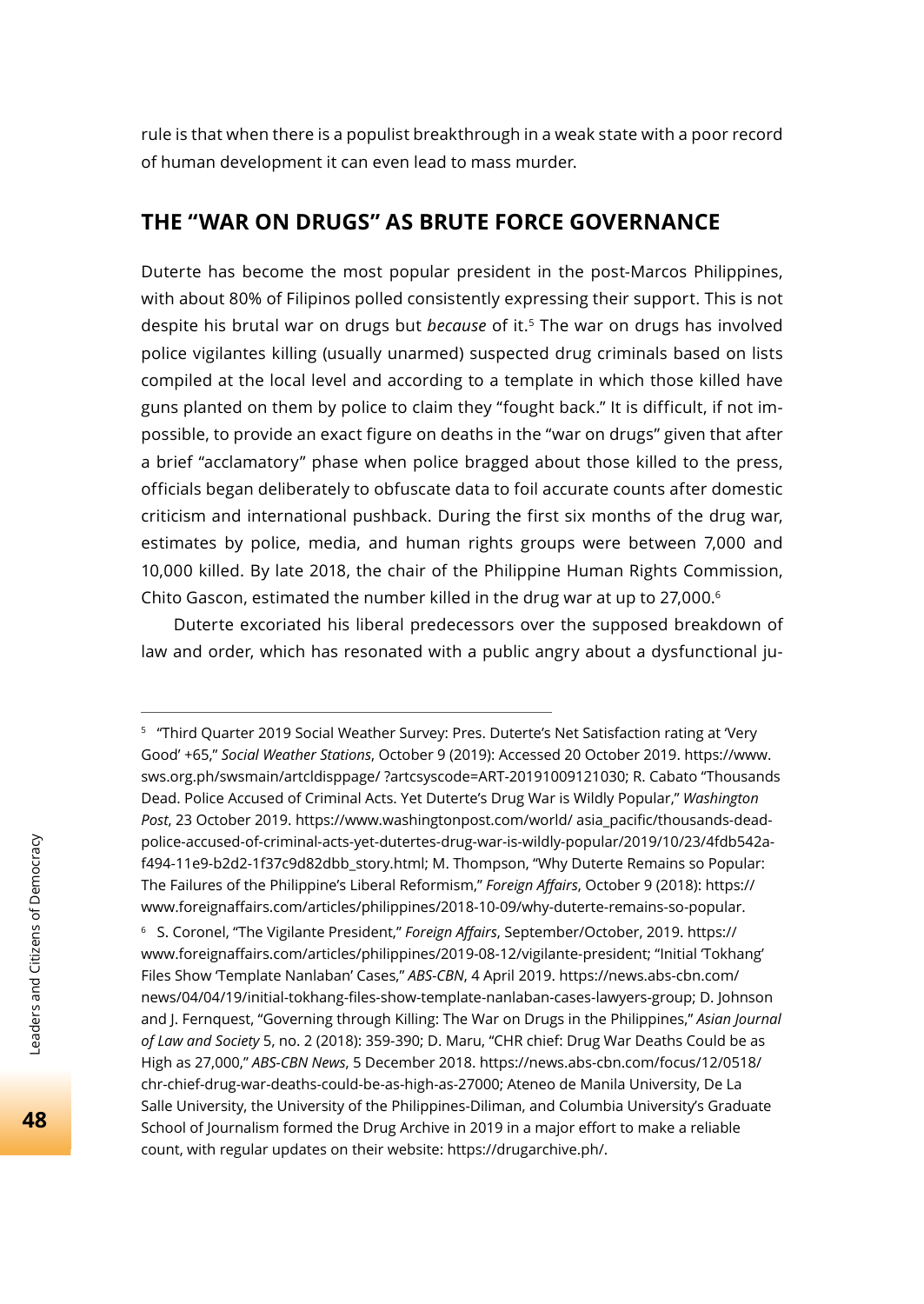dicial system. Duterte practises what has been termed "penal populism" but goes much further than the excesses of such policies in "developed countries" where the rule of law usually constrains politicians promising to "get tough" on criminals. He politicises latent anxieties about crime and social disorder, pointing to his supposed ability to clean up Davao, a major city in the southern island of Mindanao where he was mayor, and which has been ruled by either him or his surrogates, most recently his daughter, for over thirty years. He campaigned saying only he could bring "true change" to the Philippines and was the country's "last card" in the face of seemingly insurmountable obstacles. By "securitising drugs", he created a dichotomisation of "good citizens" versus "evil" drug criminals and instrumentalised it to legitimate mass killings.7

Even though the drug war has targeted a wide range of people (primarily young urban poor males), it is not widely *perceived* as targeting the impoverished. As a recent study of an urban poor neighbourhood in Metro Manila has shown, residents "largely accept" that the drug war aims "to mould the poor into a 'moral citizenry'" while excluding those who do not adhere to civic morality and thus become "undeserving of rescue." It is thus believed that "good citizens" would be saved while victims were "immoral others."8

In addition, the handful of opposition leaders targeted have either themselves been accused of drug dealing (such as opposition senator Leila de Lima, jailed after leading a Senate investigation into the drug war) or have been accused of betraying the country for criticising the drug war (such as Vice President Maria Leonor "Leni" Robredo, who condemned the drug war killings at the United Nations).

Duterte himself admitted that the drug war has failed as the supply of illegal drugs has "worsened" and police were close to giving up in the fight against it. In

<sup>7</sup> N. Curato, "Politics of Anxiety, Politics of Hope: Penal Populism and Duterte's Rise to Power," *Journal of Current Southeast Asian Aff airs* 35, no. 3 (2016): 91-109; M. Thompson, "Duterte's Violent Populism: Mass Murder, Political Legitimacy and the 'Death of Development' in the Philippines," *Journal of Contemporary Asia* (forthcoming 2020); N. Quimpo, "Duterte's 'War on Drugs': The Securitization of Illegal Drugs and the Return of National Boss Rule." In *A Duterte reader: Critical essays on Rodrigo Duterte's early presidency*, Nicole Curato, ed. Quezon City: Ateneo de Manila Press, 2017: 145-166.

<sup>8</sup> M. Thompson, "Poor Filipinos' Lives Don't Seem to Matter," *New Mandala*, 12 August 2016. http://www.newmandala.org/poor-filipinos-lives-dont-seem-matter/; "Philippines: The Police's Murderous War on the Poor," *Amnesty International*, 31 January 2017. https://www.amnesty. org/en/latest/news/2017/01/philippines-the-police-murderous-war-on-the-poor/; Kusaka, W. "Bandit Grabbed the State: Duterte's Moral Politics," *Philippine Sociological Review* 65 (2017): 40-75.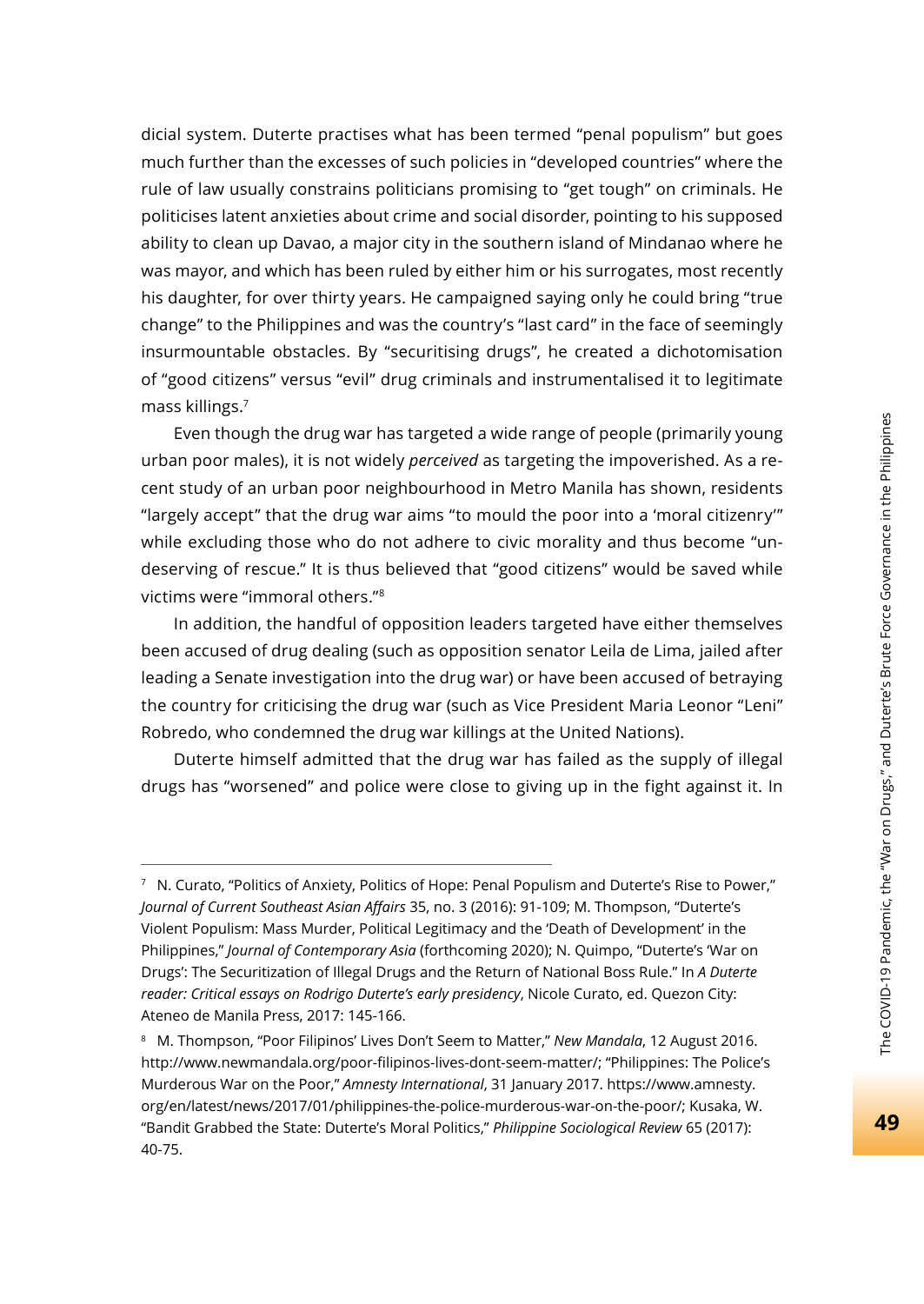October 2019, the country's top policeman resigned when it was revealed he had links to officers involved in selling drugs. Duterte then dared his vice president Leni Robredo, who is from the political opposition, to take over the direction of the "drug war" after she had continued to criticise it, an obviously insincere offer which she surprisingly accepted, putting him further on the defensive. When Robredo began questioning the need for drawing up lists of purported drug abusers, criticised the drug-war killings again and spoke to a wide range of stakeholders, she was unceremoniously fired by Duterte after less than three weeks.

Despite these obvious failings, Duterte's brute force governance has won him legitimacy, reinforced by effective political messaging backed by trolling on social media. While Duterte browbeats his enemies in his mainstream media appearances, pro-government trolls continue the attack on social media, reinforcing his messaging. This allowed Duterte to use repression more selectively (although brutally) and more easily hide his administration's creeping illiberalisation through legalistic measures designed to undermine checks on his power (through the courts, media, and civil society in particular) than many other illiberal regimes. In the Philippines, a rump opposition party, the Liberals, has little support and middle class activists have been unable to sustain anti-regime protests. Opposition "yellow" forces have struggled to get their voices heard, particularly on social media dominated by pro-Duterte trolls.9

### **DUTERTE'S FAILURE TO REDUCE WIDESPREAD POVERTY**

Although Duterte called himself a "socialist" several times during his 2016 presidential campaign, it soon became clear that Duterte was "swinging to right-wing populism, in terms of discourse, governance style and his political support base." He also more openly revealed "his predisposition to authoritarianism," repeatedly expressing his "fascination with Marcos-era martial law" while resorting "to state

<sup>&</sup>lt;sup>9</sup> J. Cabañes and J. Cornelio. 2017. "The Rise of Trolls in the Philippines (And What We Can Do About It)." In *A Duterte reader: Critical essays on Rodrigo Duterte's early presidency*, Nicole Curato, ed. Quezon City: Ateneo de Manila Press, 2017: 231-250; P. Combinido, "When Illiberal Social Media takes over Democratic Philippines," *New Mandala*, February 6 (2019): https:// www.newmandala.org/when-illiberal-social-media-takes-over-democratic-philippines/; J. Dreisbach, "Social Media and Blogging: The Changing Philippine Media Landscape under the Duterte Regime," *Kyoto Review of Southeast Asia* 23 (2018). https://kyotoreview.org/yav/socialmedia-blogging-under-duterte-regime/; M. Thompson, "The Rise of Illiberal Democracy in the Philippines: Duterte's Early Presidency." In *From Aquino II to Duterte (2010–18): Change, continuity – and rupture*, Imelda Deinla and Bjoern Dressel, eds, Singapore: ISEAS, 2019: 39-61.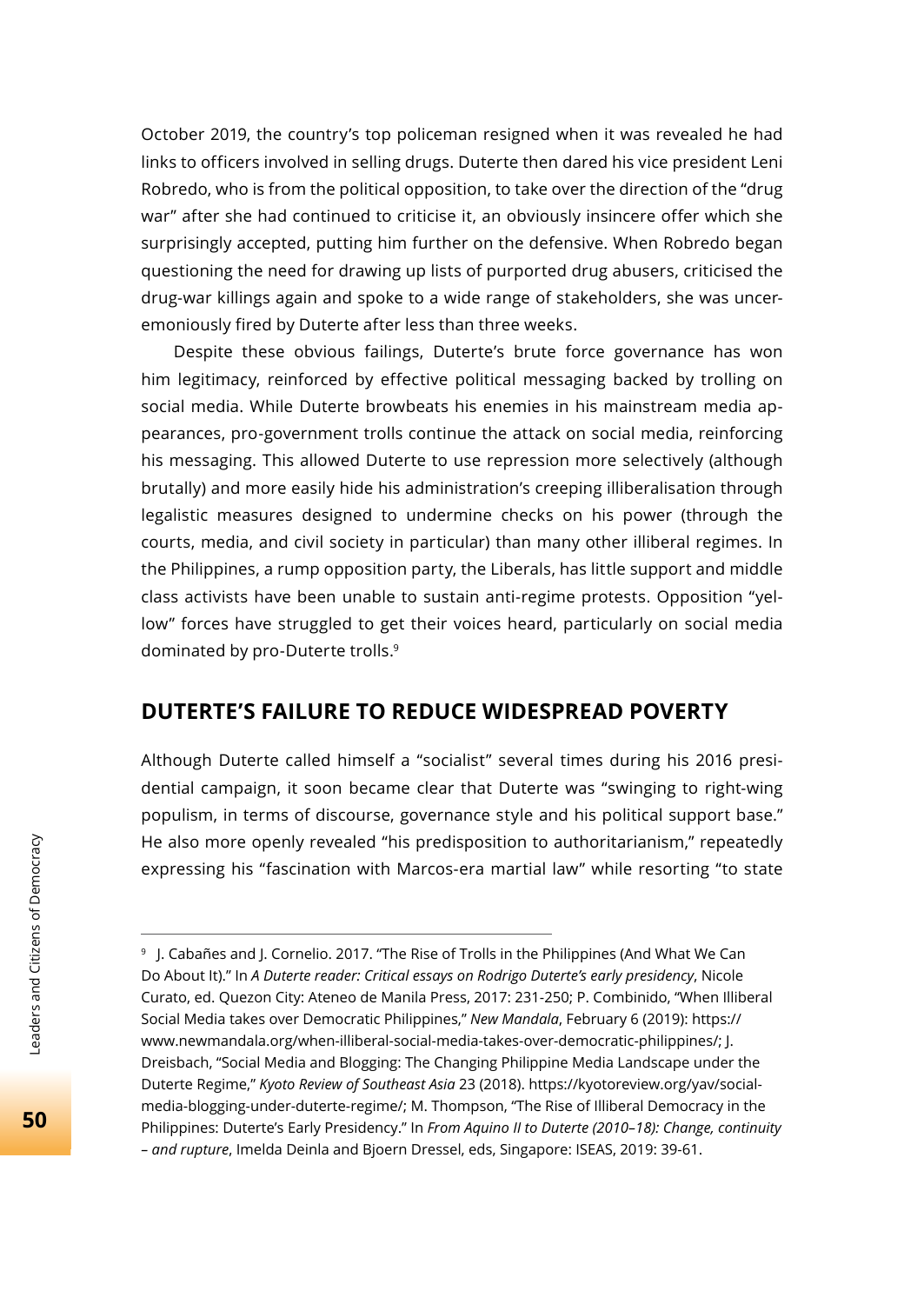violence as the solution to the problems of criminality and illegal drugs, leaving aside any thoroughgoing socio-economic reforms." In July 2020, Duterte signed a sweeping "anti-terror" bill which a broad array of groups, from civil society activists, to the Catholic Church, Muslim representatives, and a number of business groups, condemned as a means to target peaceful opponents and stifle free speech.10

Thus, it is not surprising that Duterte's social policy initiatives have either been directed toward the middle class (free higher tuition in state higher education institutions to which few poor students have access because of the competitive advantage of expensive private schools in preparing students for the university admissions process) or are underfunded and largely unimplemented (universal healthcare).11 Instead, Duterte has poured money into an ambitious infrastructure programme despite doubts about government agencies' capacity and competence to undertake such projects as well as the lack of qualified construction workers, concerns which delays in the start of the construction of all but nine of the 75 projects underline. As money was "pumped into infrastructure projects, the health budget was haemorrhaging with big cuts." Similar to Trump, Duterte cut funding for pandemic disease control, with funds for disease surveillance cut from P263 million in 2019 to P115 million in 2020. In the same period, the Department of Health's budget of P172 billion was substantially under the World Health Organisation's suggested 5% of GDP.12

<sup>10</sup> B. Juego, "The Philippines 2017: Duterte-led Authoritarian Populism and its Liberal Democratic Roots," *Asia Maior*, XXVIII, 129-163, K. Lema and M. Petty, "Opponents Dismayed as Philippines' Duterte Approves 'Monstrous' Anti-terror Bill," *Reuters*, July 3, 2020.https:// www.reuters.com/article/us-philippines-security/opponents-dismayed-as-philippines-duterteapproves-monstrous-anti-terror-bill-idUSKBN24419T

<sup>&</sup>lt;sup>11</sup> Only 12% of students in now tuition-free state universities come from the poorest fifth of the population: J. C. Punongbayan, "Why the Free Tuition Law is not Pro-Poor Enough," *Rappler*, 8 February 2019. https://www.rappler.com/thought-leaders/222981-analysis-reasons-freetuition-law-not-pro-poor-enough. On the advantage private schools have in preparing students for the highly competitive admissions process to state universities and colleges see: J. C. Punongbayan, "Free Tuition Alone won't Make College any more Accessible," *Rappler*, 9 March 2017. https://www.rappler.com/thought-leaders/163691-free-tuition-not-enough-collegeaccess. On the lack of funding for universal healthcare see: *Business Mirror*. 2019. "Lack of Funding Won't Stop UHC Law Rollout," 24 October 2019.

<sup>12 &</sup>quot;Duterte's 'Build Build Build' under Fire," *ASEAN Post*, 1 November 2019. https:// theaseanpost.com/article/dutertes-build-build-build-under-fire; B. Tuazon, "Jolted by the Coronavirus," *Philippine Daily Inquirer*, 4 April 2020. https://opinion.inquirer.net/128597/joltedby-the-coronavirus.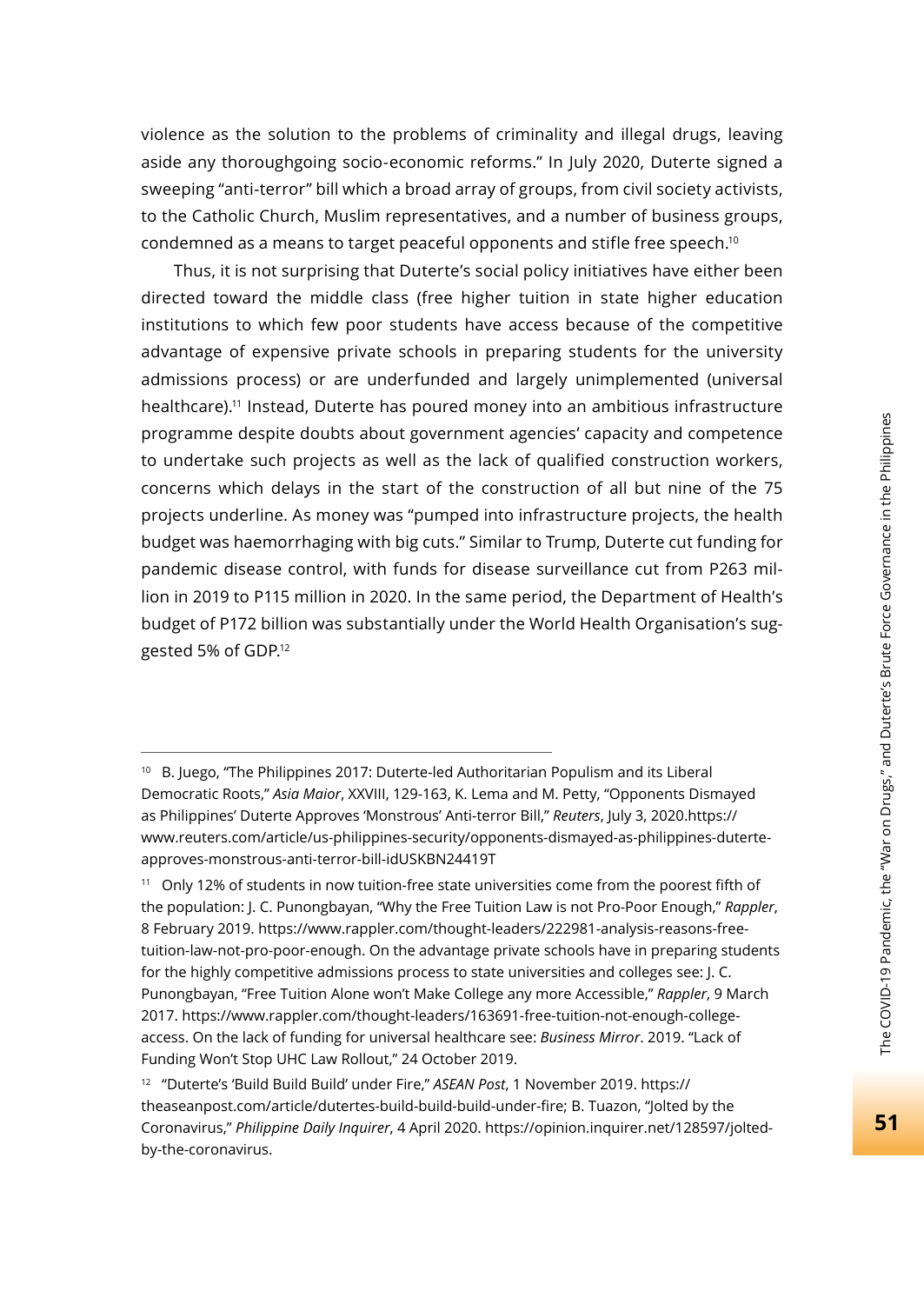Even before the COVID-19 pandemic, the Philippines had been a laggard in Southeast Asia in combating poverty, with among the highest incidence in ASEAN and more than double Indonesia's. Several economic initiatives of the Duterte administration have deepened poverty, such as VAT tax increases which hit the poor hardest, and the 2019 rice tariffication law, which opened the country to cheaper rice imports without adequate safety nets, hurting millions of already marginalised family-based farmers due to an abrupt decline in farmgate prices. While government data shows poverty at about 20%, opinion polls of self-rated poverty show it is much higher. According to data from the Social Weather Stations (SWS) survey for the fourth quarter of 2019 – before the current pandemic, which has likely led to a huge increase in poverty – 54% of Filipino families rated themselves as poor, the highest since 2014.13 Duterte's murderous drug war has conveniently diverted attention from the continued failure of two decades of nearly uninterrupted high economic growth to improve the condition of the poor.

## **CONCLUSION**

With the drug war and now his "tough" reaction to the COVID-19 pandemic, Duterte has attempted to demonstrate "political will" in a series of poorly planned, arbitrary acts which are termed here "brute force" governance. Emphasising the voluntarism of his leadership and its primacy over the law and bureaucratic restraints, Duterte attempts to demonstrate his ability to "solve" festering problems even if his solution involves mass murder. Prioritising "order over law," the price of his brute force governance is liberal rights.14

But Duterte risks, like previous Philippine presidents, falling into a "narrative trap": i.e., having his projected image too obviously contradicted by events. Like Benigno "Noynoy" Aquino III, his immediate predecessor, Duterte scored a major victory in the midterm elections last year. But also, like Aquino, whose second half of

<sup>13</sup> ASEAN Secretariat, *ASEAN Key Figures 2019*. Jakarta: The ASEAN Secretariat, 2019; M. Raquiza, 2019. "SDG [Sustainable Development Goals] 8 and 10: Growth, Labor Productivity and Decent Work: What Needs to Happen to Reduce Poverty and Inequality in the Philippines." In *Social watch Philippines, The PH SDG agenda: Closing gaps, overcoming policy incoherence*, 10-45. Quezon City: Social Watch Philippines, University of the Philippines; "Fourth Quarter 2019 Social Weather Survey: Self-Rated Poverty Rises by 12 Points to 5-year-high 54%," Social Weather Stations, 23 January 2020. https://www.sws.org.ph/swsmain/artcldisppage/?artcsyscode=A RT-20200123140450.

<sup>14</sup> T. Pepinsky, "Southeast Asia: Voting Against Disorder," *Journal of Democracy*, 28, no. 2 (2017): 120-131.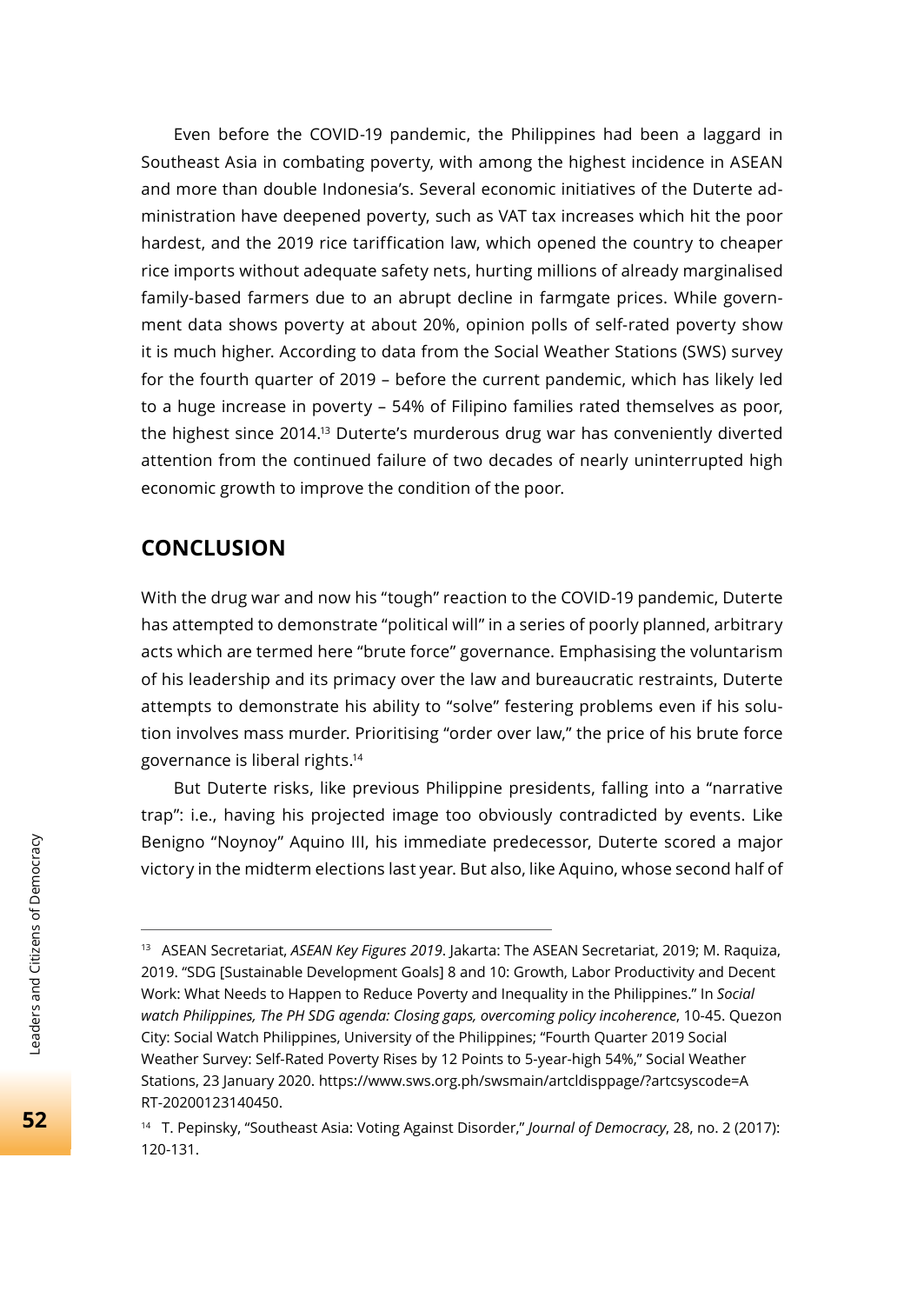his presidency was marred by a pork barrel scandal, a botched rehabilitation effort after a devastating typhoon, and the killing of 44 Special Action Force soldiers in an ambush by Muslim rebels, Duterte is at a turning point in his six-year presidential term (no re-election is allowed in the Philippines) that threatens his legacy. A recent global ranking shows the Philippines to have had the poorest response to the pandemic in the Asia-Pacific (in terms of case numbers, mortality rates, effectiveness of government response, and emergency readiness). At the same time, his allies have undertaken unpopular measures like closing the country's most popular TV station after Duterte openly criticised its owners, with the president's social media defenders claiming, "the law is the law." But the lockdown has revealed double standards among high-ranking Duterte officials, such as revelations of a birthday celebration by the Manila police chief, flouting a ban on social gatherings, or other Duterte officials getting a slap on the wrist for violating quarantine at a time when a man was shot to death for violating the COVID-19 lockdown and relatives cannot even visit a seriously ill relative or attend wakes of those who have died.15

Duterte's response to the pandemic, particularly his "shoot-them-dead" comment, have triggered considerable pushback on social media. Duterte's social media dominance is for the first time being seriously challenged as stay-at-home netizens now have more time to fight back electronically. The pandemic is a crisis that affects all Filipinos, unlike the drug war which has largely targeted young poor males in urban slum areas. During the COVID-19 outbreak, online outrage appears to have proved a match for the Philippine president's propaganda apparatus.<sup>16</sup>

The COVID-19 pandemic presents an unexpected political challenge for him and his illiberal populist counterparts around the world. An "us" versus "them" narrative is difficult to sustain in the face of an existential health emergency. It has been suggested that women leaders have performed better during the COVID-19 pandemic (e.g., Germany's Angela Merkel, New Zealand's Jacinda Ardern, and

<sup>15</sup> J. Teehankee, "Duterte's COVID-19 Powers and the Paradox of the Philippine Presidency," *Center for Southeast Asian Studies Kyoto University*, 28 April 2020. https://covid-19chronicles. cseas.kyoto-u.ac.jp/post-007.html?fbclid=IwAR2-swiSiI-aehgjzSThLj5Tng0mmwhv35T0qi6HeoE t 4zDRRXKH2cYLZ8; "'Law is Law Unless Friends Kayo:' Netizens Slam Gov't Double Standards," *Rappler*, 13 May 2020. https://www.rappler.com/nation/260771-netizens-reaction-law-is-lawdouble-standards-government-ecq-guidelines.

<sup>16 &</sup>quot;Online Outrage Drowns Out Duterte Propaganda Machine," *Rappler*, 24 April 2020. https:// www.rappler.com/ newsbreak/in-depth/258827-coronavirus-response-online-outrage-drownsduterte-propaganda-machine.